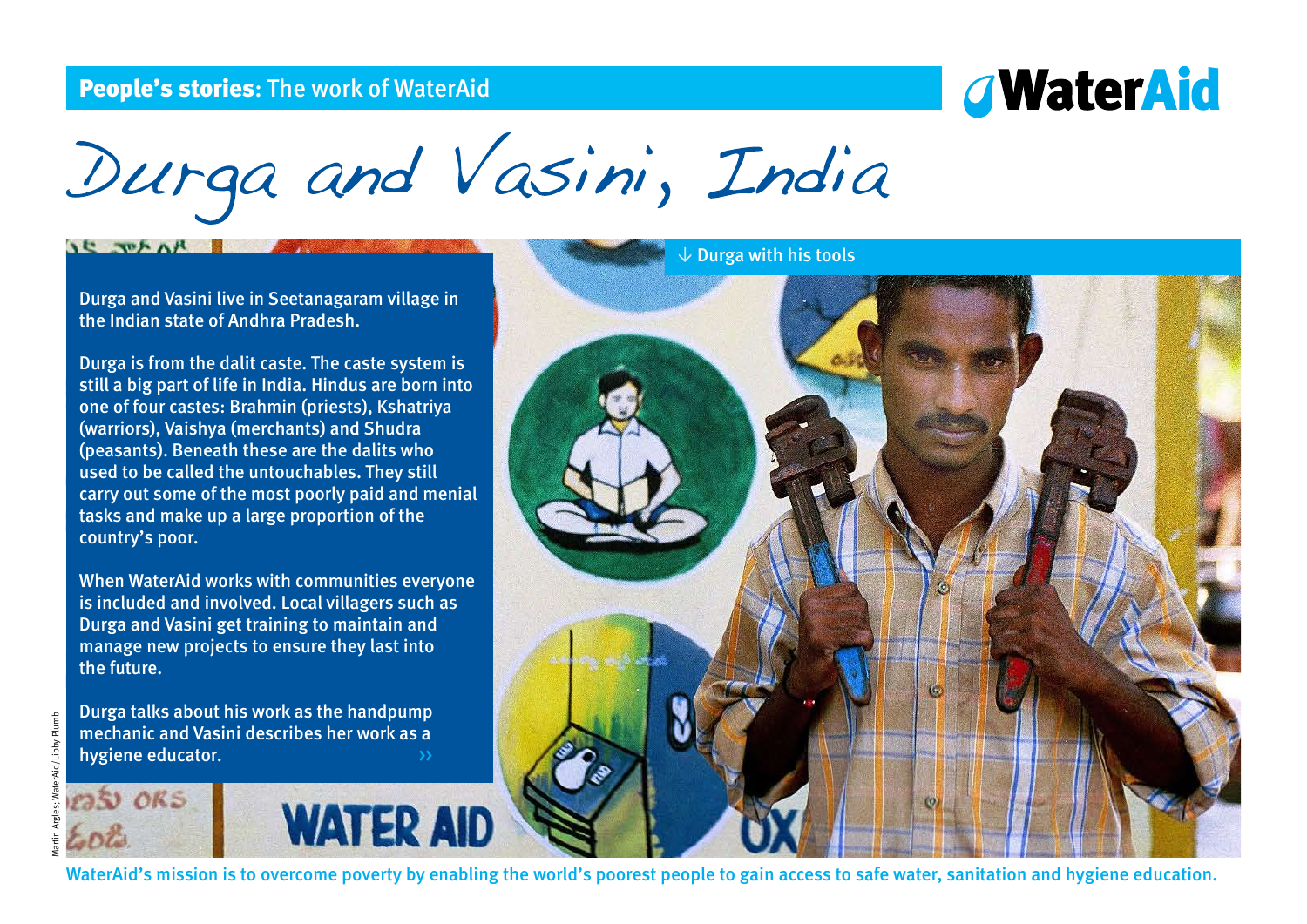### <span id="page-1-0"></span>People's stories: The work of WaterAid

# *<u>AWaterAid</u>*

 $QBA$ 

### Hello Durga and Vasini. Durga, what is your job in the village?

"After learning mechanical skills I started talking to the upper-caste villagers. When they installed a borewell I offered to help them. Some of them didn't want me to touch the well. But in the end they agreed."

## What was life like before you had the handpump?

"Before we had the pump we used to get frequent diarrhoea. Sometimes we threw up. The water also gave us rheumatic pains in our legs. I used to feel very inferior. I was afraid."

## Vasini, what do you do in the village?

"I use wall paintings, wallcharts, flipcharts and household visits to promote:

1.Safe water handling Water should be stored off the floor, in a covered vessel and ladles should be used to transfer water from the vessel to cups.

## 2.Good hygiene

Houses should be kept clean.

#### 3.Personal hygiene

People should wash regularly and cut their nails.

#### 4.Latrine usage

Latrines should always be used and kept clean. People should not go barefoot into the latrine.

- 5.Wastewater management Soakpits and kitchen gardens are promoted.
- 6.Solid waste management Rubbish bins and compost heaps have been set up."



Vasini using her wall paintings.



Vasini talking to other locals.